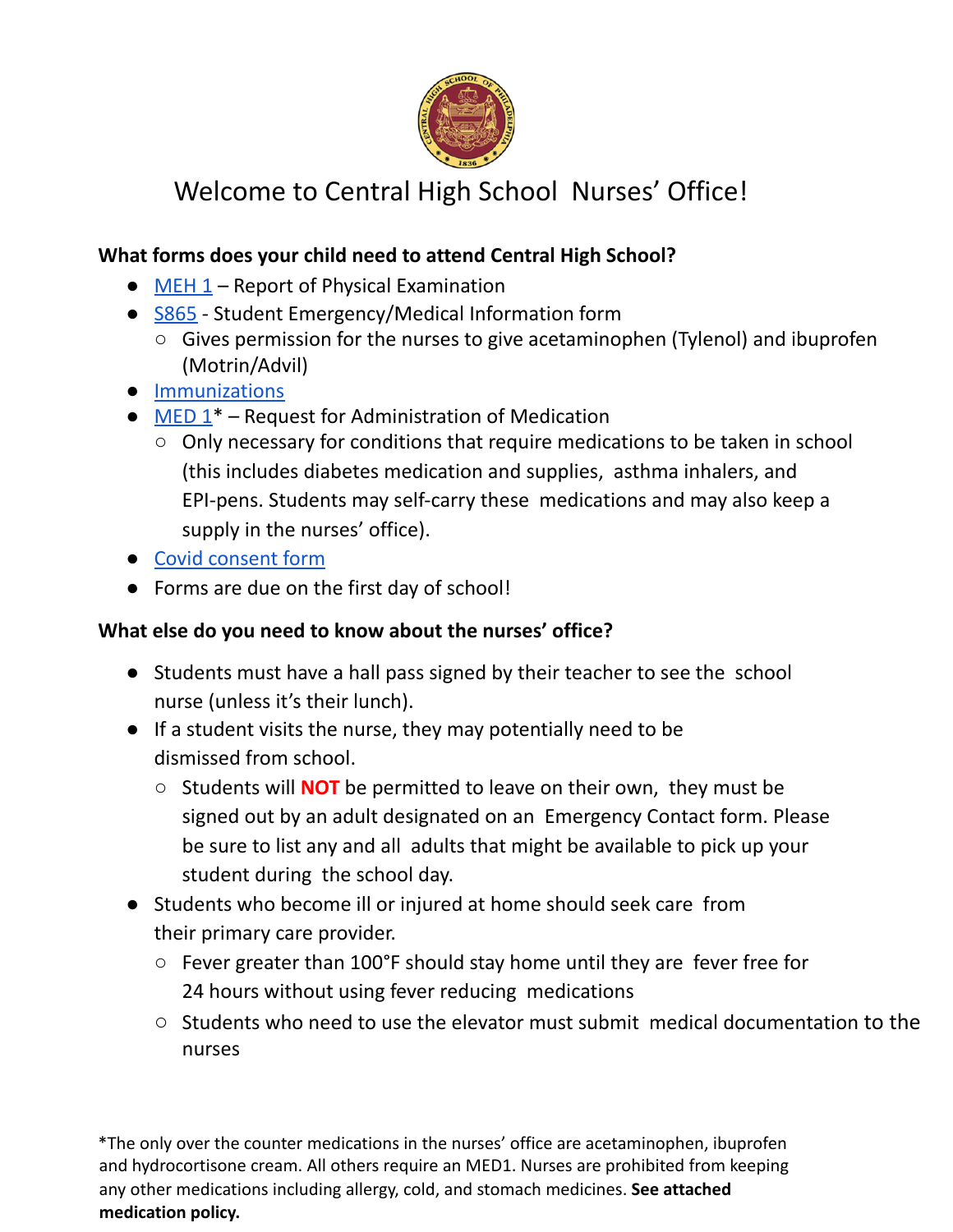# **A THE SCHOOL DISTRICT OF**

#### **Student Emergency /Medical Information**

| Emergency contacts (other than parents) must be local and available for contact:<br>Name and Relationship to child<br>Phone                                                  |                                                                                                                                                                                                                                                                       |                                                                                                                                                                                                                                     |  |
|------------------------------------------------------------------------------------------------------------------------------------------------------------------------------|-----------------------------------------------------------------------------------------------------------------------------------------------------------------------------------------------------------------------------------------------------------------------|-------------------------------------------------------------------------------------------------------------------------------------------------------------------------------------------------------------------------------------|--|
|                                                                                                                                                                              |                                                                                                                                                                                                                                                                       |                                                                                                                                                                                                                                     |  |
|                                                                                                                                                                              |                                                                                                                                                                                                                                                                       |                                                                                                                                                                                                                                     |  |
|                                                                                                                                                                              |                                                                                                                                                                                                                                                                       |                                                                                                                                                                                                                                     |  |
|                                                                                                                                                                              |                                                                                                                                                                                                                                                                       | and the contract of the contract of <b>Phone:</b> Phone: In the contract of the contract of the contract of the contract of the contract of the contract of the contract of the contract of the contract of the contract of the con |  |
| Medical Insurance: MA__CHIP___Private____                                                                                                                                    |                                                                                                                                                                                                                                                                       |                                                                                                                                                                                                                                     |  |
|                                                                                                                                                                              |                                                                                                                                                                                                                                                                       |                                                                                                                                                                                                                                     |  |
| Please circle below to give permission<br>to the school nurse to give your child<br>medication.<br>Yes No<br>Acetaminophen(Tylenol)  <br><b>Ibuprofen (Motrin)</b><br>Yes No | Please CIRCLE the following if your child:<br>Wears: Glasses Hearing aid<br>Has: Seizures Diabetes Asthma ADHD<br>List Allergies: Food substitution requires a new order yearly from a health care<br>the contract of the contract of the contract of the contract of |                                                                                                                                                                                                                                     |  |
| Does your child take medication? ____ NO ____ YES (please list)                                                                                                              |                                                                                                                                                                                                                                                                       |                                                                                                                                                                                                                                     |  |

| Medication | Dose | <b>Frequency/Time</b> | Reason |
|------------|------|-----------------------|--------|
|            |      |                       |        |
|            |      |                       |        |
|            |      |                       |        |

Your signature gives permission for emergency treatment; as well as for SDP School Nurses to administer medications you indicate on this emergency form, during school hours, on field trips and after school activities. I authorize the school nurse to communicate with my child's health care provider and my health care provider to reply as needed regarding my child's care.

Parent/Guardian Signature et al. 2016. The set of the set of the set of the set of the set of the set of the s Revised S-865 (06/2019)

Forms are due by the first day of school.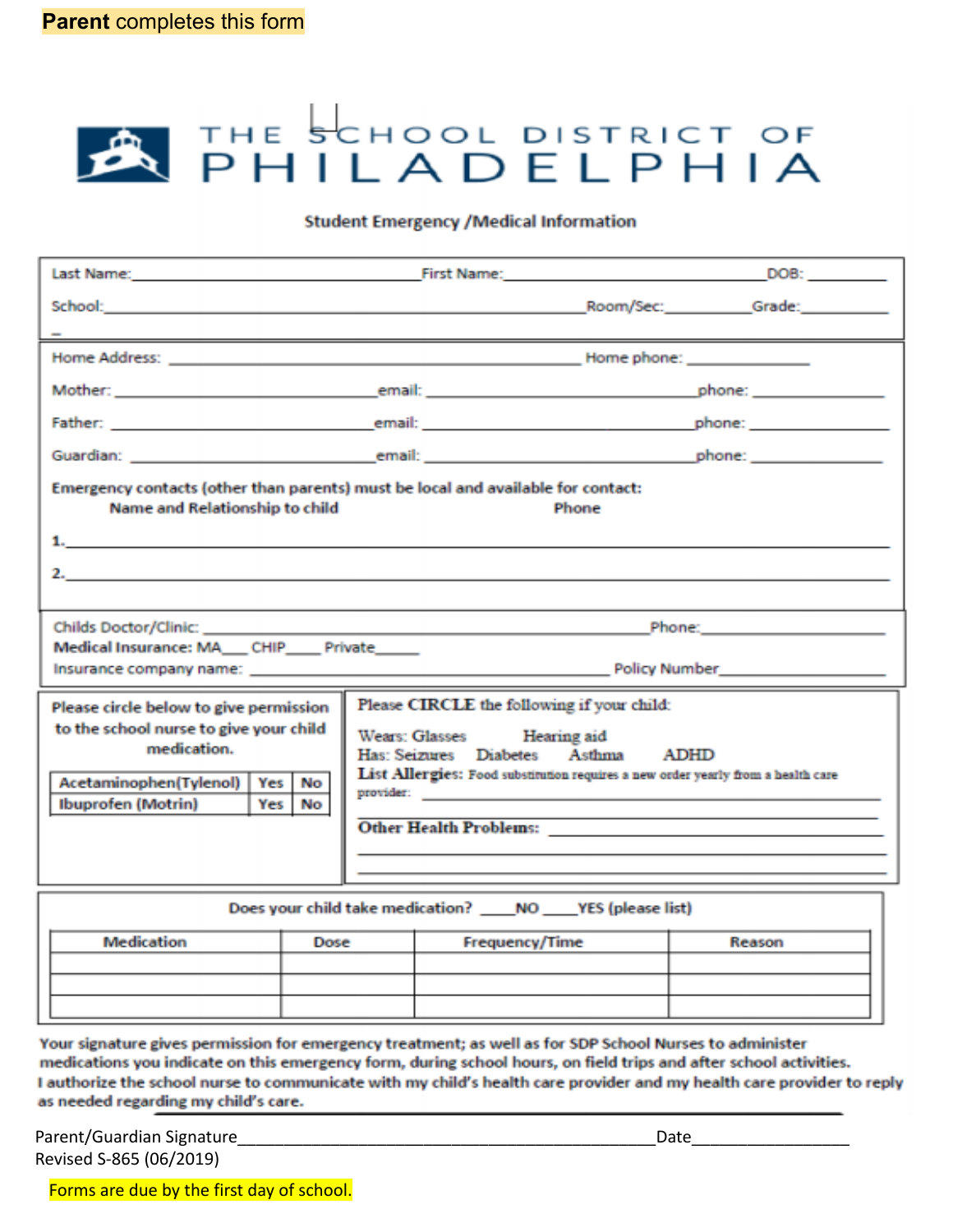|                                                                                                                                                                                                                                | REPORT OF PHYSICAL EXAMINATION                                                                                                                                                                                                 | THE SCHOOL DISTRICT OF PHILADELPHIA<br>SCHOOL HEALTH SERVICES |                                                                                                                     |                                       |
|--------------------------------------------------------------------------------------------------------------------------------------------------------------------------------------------------------------------------------|--------------------------------------------------------------------------------------------------------------------------------------------------------------------------------------------------------------------------------|---------------------------------------------------------------|---------------------------------------------------------------------------------------------------------------------|---------------------------------------|
| Name of Student                                                                                                                                                                                                                | Date of Birth                                                                                                                                                                                                                  | Student ID #                                                  |                                                                                                                     | Grade                                 |
| Name of School                                                                                                                                                                                                                 | Room/Section/Book                                                                                                                                                                                                              | Date Issued                                                   |                                                                                                                     |                                       |
| TO THE PARENT/GUARDIAN:                                                                                                                                                                                                        |                                                                                                                                                                                                                                |                                                               |                                                                                                                     |                                       |
| I authorize the school nurse to communicate with my child's health care provider and my health care provider to reply as needed regarding my<br>child's care.                                                                  |                                                                                                                                                                                                                                |                                                               |                                                                                                                     |                                       |
| Parent/Guardian Signature and Content of the Content of the Content of the Content of the Content of the Content of the Content of the Content of the Content of the Content of the Content of the Content of the Content of t |                                                                                                                                                                                                                                |                                                               |                                                                                                                     |                                       |
|                                                                                                                                                                                                                                | <b>RECORD OF VACCINE ADMINISTRATION</b>                                                                                                                                                                                        |                                                               |                                                                                                                     |                                       |
|                                                                                                                                                                                                                                | Please attach complete immunization record including serology results if available.                                                                                                                                            |                                                               |                                                                                                                     |                                       |
| Allergies and Date of last PPD Result non-                                                                                                                                                                                     |                                                                                                                                                                                                                                |                                                               |                                                                                                                     |                                       |
|                                                                                                                                                                                                                                |                                                                                                                                                                                                                                |                                                               |                                                                                                                     |                                       |
| Does this student have health insurance? Yes No Name of Insurance Provider.                                                                                                                                                    |                                                                                                                                                                                                                                |                                                               |                                                                                                                     |                                       |
|                                                                                                                                                                                                                                |                                                                                                                                                                                                                                | <b>RECORD THE FOLLOWING</b>                                   |                                                                                                                     |                                       |
| Visual Acuity:                                                                                                                                                                                                                 |                                                                                                                                                                                                                                |                                                               |                                                                                                                     |                                       |
| 2.                                                                                                                                                                                                                             |                                                                                                                                                                                                                                |                                                               |                                                                                                                     | <u> 1919 - John Barn Barn</u>         |
| Height inches / cm<br>4.                                                                                                                                                                                                       |                                                                                                                                                                                                                                |                                                               |                                                                                                                     |                                       |
| 5.                                                                                                                                                                                                                             |                                                                                                                                                                                                                                |                                                               |                                                                                                                     |                                       |
| 6.                                                                                                                                                                                                                             | Activity Recommendation: Full Physical Activity                                                                                                                                                                                |                                                               | <b>Restricted Physical Activity</b><br>(Must Complete Phys. Ed. Medical Exemption/Program Modification Form MEH-23) |                                       |
| Specify Restrictions:                                                                                                                                                                                                          |                                                                                                                                                                                                                                |                                                               |                                                                                                                     |                                       |
| List all medications currently being taken:<br>7.                                                                                                                                                                              |                                                                                                                                                                                                                                |                                                               |                                                                                                                     |                                       |
| Medication: The contract of the contract of the contract of the contract of the contract of the contract of the                                                                                                                |                                                                                                                                                                                                                                | Reason:                                                       |                                                                                                                     |                                       |
| List ALL problems by history or examination:<br>8.                                                                                                                                                                             |                                                                                                                                                                                                                                |                                                               | Circle status of problem                                                                                            |                                       |
|                                                                                                                                                                                                                                |                                                                                                                                                                                                                                | <b>Under Care</b>                                             | <b>Care Complete</b>                                                                                                | Referred                              |
|                                                                                                                                                                                                                                | 2. HE IS THE RESIDENCE OF A RESIDENCE OF A RESIDENCE OF A RESIDENCE OF A RESIDENCE OF A RESIDENCE OF A RESIDENCE OF A RESIDENCE OF A RESIDENCE OF A RESIDENCE OF A RESIDENCE OF A RESIDENCE OF A RESIDENCE OF A RESIDENCE OF A | <b>Under Care</b>                                             | <b>Care Complete</b>                                                                                                | Referred                              |
| 3.<br>No Problems Identified                                                                                                                                                                                                   |                                                                                                                                                                                                                                | <b>Under Care</b>                                             | Care Complete                                                                                                       | Referred                              |
| Comments / follow-up treatment plan / Special instructions to school:                                                                                                                                                          |                                                                                                                                                                                                                                |                                                               |                                                                                                                     |                                       |
|                                                                                                                                                                                                                                |                                                                                                                                                                                                                                |                                                               |                                                                                                                     |                                       |
|                                                                                                                                                                                                                                |                                                                                                                                                                                                                                |                                                               |                                                                                                                     | Care Provider office stamp (REQUIRED) |
|                                                                                                                                                                                                                                |                                                                                                                                                                                                                                | Telephone                                                     |                                                                                                                     |                                       |
| Signature of Care Provider (REQUIRED)<br><b>Address</b>                                                                                                                                                                        | Fax                                                                                                                                                                                                                            | Date of Exam                                                  |                                                                                                                     |                                       |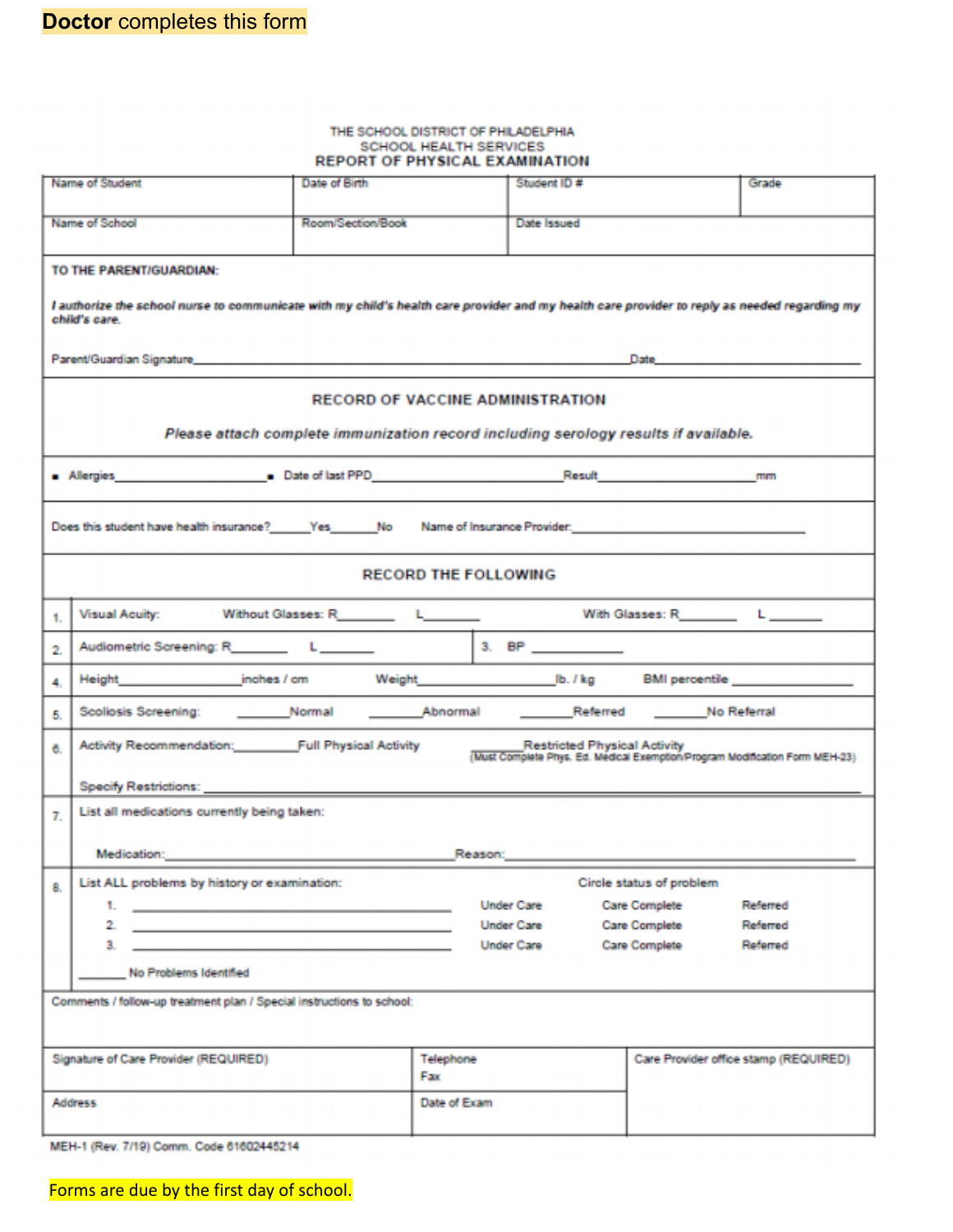#### SCHOOL DISTRICT QF PHILADELPHIA **CENTRAL HIGH SCHOOL** IMMUNIZATION RECORD

**NO** student will be admitted with an incomplete immunization record per the State of Pennsylvania and may be sent home the first day of school by the school nurse.

| Name          |                  | <b>Current School</b> |  |
|---------------|------------------|-----------------------|--|
| Date of Birth | <b>ID Number</b> | Grade                 |  |

#### **IMMUNIZATIONS REQUIRED (may attached printed record):**

| VACCINE                                                              | Enter month, day, and year when immunization doses listed below were given.                                       |  |
|----------------------------------------------------------------------|-------------------------------------------------------------------------------------------------------------------|--|
| Circle appropriate item                                              |                                                                                                                   |  |
| Diphtheria, tetanus and aceilular pertussis<br>(DTaP, DTP, Td or DT) | $\overline{3}$<br>2 <sub>1</sub><br>5/<br>11<br>$\overline{1}$<br>4<br>$\overline{ }$<br>$\overline{\phantom{a}}$ |  |
| Tetanus, diphtheria and acellular pertussis<br>(Tdap)                | 5/1<br>2 <sub>1</sub><br>$3 \sqrt{2}$<br>$\left  \ \right $<br>4<br>I<br>$\overline{\phantom{a}}$                 |  |
| Polio (OPV or IPV)                                                   | 5/<br>3<br>$\overline{2}$<br>4                                                                                    |  |
| Hepatitis B                                                          | 2 <sup>2</sup><br>$\mathbf{a}$<br>5<br>40<br>$\overline{\phantom{a}}$<br>4                                        |  |
| Measles - mumps - rubella (MMR)                                      | $\overline{2}$<br>or Measles serology Date<br>Titer<br>$\bullet$<br>$\overline{\phantom{a}}$                      |  |
| Varicella (vaccine or disease)                                       | $\overline{2}$<br>Date<br>Titer<br>Rubella serology                                                               |  |
| Meningococcal (MCV)                                                  | $2 \frac{1}{2}$<br>$\overline{\phantom{a}}$<br>$\overline{\phantom{a}}$                                           |  |
| Other                                                                | 2<br>Mumps disease diagnosed by a physician: Date                                                                 |  |

**One dose of DTaP must be on or after the fourth (4 th ) birthday.**

#### **One dose of Polio must be on or after the fourth (4 th ) birthday.**

First doses of MMR and Varicella must be on or after the first  $(1<sup>st</sup>)$  birthday and the second dose **should be at least one month after the first dose.**

Children not immunized must provide an immunization exemption form available from your school nurse or the School District website.

\_\_\_\_\_\_\_\_\_\_\_\_\_\_ \_\_\_\_\_\_\_\_\_\_\_\_\_\_\_\_\_\_\_\_\_\_\_\_\_\_\_\_\_\_\_ \_\_\_\_\_\_\_\_\_\_\_\_\_\_\_\_\_\_\_\_\_\_\_\_

\_\_\_\_\_\_\_\_\_\_\_\_\_\_ \_\_\_\_\_\_\_\_\_\_\_\_\_\_\_\_\_\_\_\_\_\_\_\_\_\_\_\_\_\_\_ \_\_\_\_\_\_\_\_\_\_\_\_\_\_\_\_\_\_\_\_\_\_\_\_

Date Signed Doctor's Signature Doctoring Doctor's Phone Number

Date Signed **Parent or Guardian Signature** Home Phone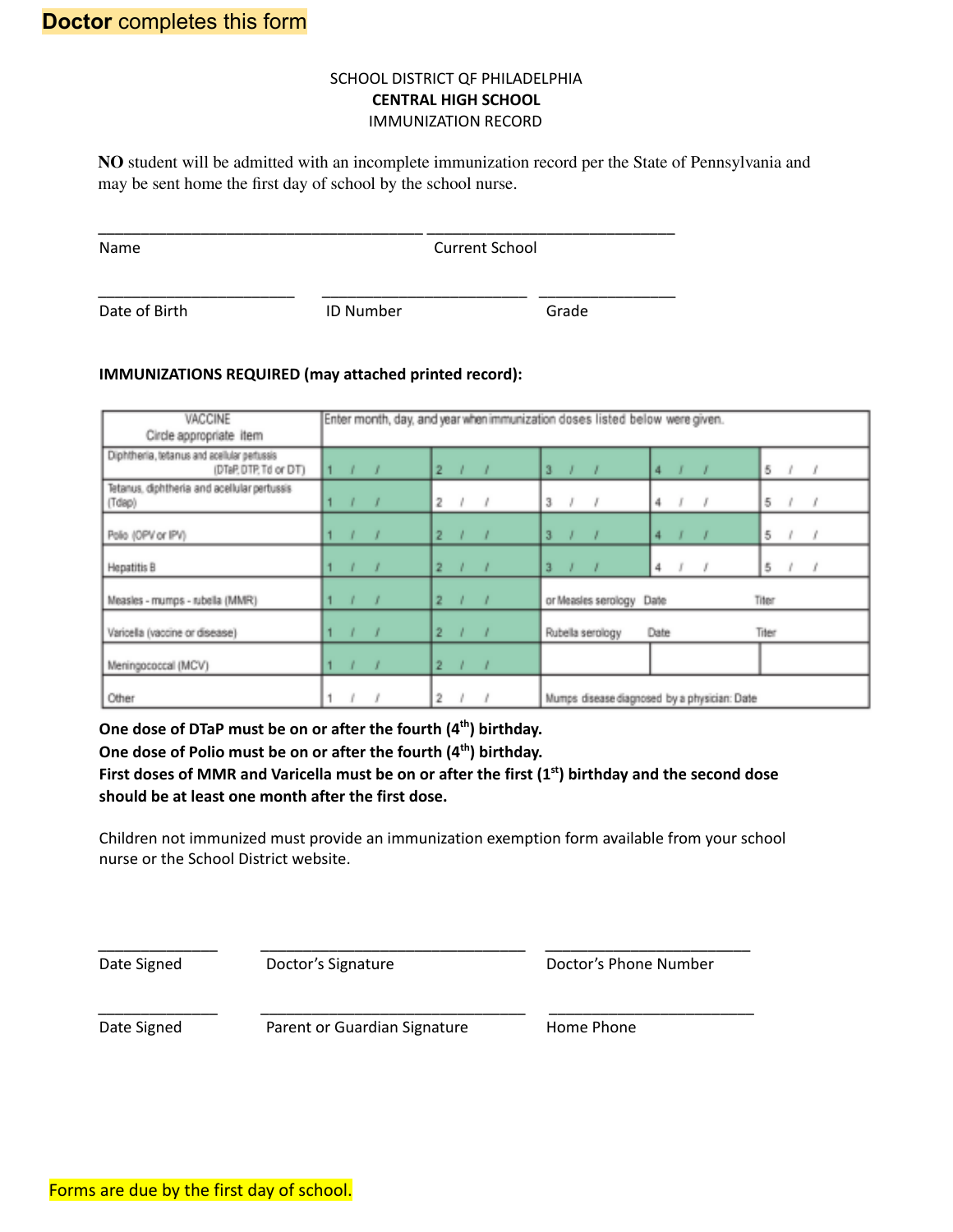

| TO BE COMPLETED BY PARENT/GUARDIAN                                                                                                                                                  |  |  |
|-------------------------------------------------------------------------------------------------------------------------------------------------------------------------------------|--|--|
| Parent/Guardian Information<br>You will be notified of test results within 1 hour either via cell phone or email, or both. Please make sure your contact information is up to date. |  |  |
| <b>Parent/Guardian Name:</b>                                                                                                                                                        |  |  |
| Parent/Guardian Cell/Mobile #:<br>Note: results will be sent to this cell#                                                                                                          |  |  |
| Parent/Guardian Email Address:<br>Note: results will be sent to this address                                                                                                        |  |  |
| <b>Child/Student Information</b>                                                                                                                                                    |  |  |
| <b>Child/Student Name:</b>                                                                                                                                                          |  |  |
| <b>Student ID Number:</b>                                                                                                                                                           |  |  |
| <b>School:</b>                                                                                                                                                                      |  |  |
| <b>Grade:</b>                                                                                                                                                                       |  |  |
| Child's Date of Birth (MM/DD/YYYY):                                                                                                                                                 |  |  |

#### Please select the testing model you are consenting to:

Symptomatic Testing - provided onsite in schools by School Nurse or Testing Vendor

Test to Play/Perform - REQUIRED for participation in Athletics and Performing Arts

Test to Stay - In times of low community transmission, this model reduces the need to quarantine.

By signing below, I consent to follow and understand that my child must follow School District of Philadelphia Health and Safety protocols, consent to my child's being tested through the testing models checked off above, consent to test results being shared with me at the phone number and/or email address provided above, and also and agree to the following:

- I am signing this form freely and voluntarily and I am the parent or legal guardian of and am authorized to make decisions for the child named above.
- . I understand that my student's test results and related information will be forwarded securely to the Philadelphia Department of Public Health, the Pennsylvania Department of Health, and the Centers for Disease Control in accordance with communicable disease reporting.
- . I understand that my student's test results will be shared with the student's athletic director, coach, performing arts instructor, or other school official necessary to monitor compliance with the testing requirements.
- I understand that the School District of Philadelphia, school nurse, and/or testing partner are not acting as my child's medical provider and that this testing does not replace treatment by my child's medical provider, and I assume complete and full responsibility to follow up with a medical provider to determine appropriate action with regard to my child's test results.

Parent/Guardian Signature: Date: